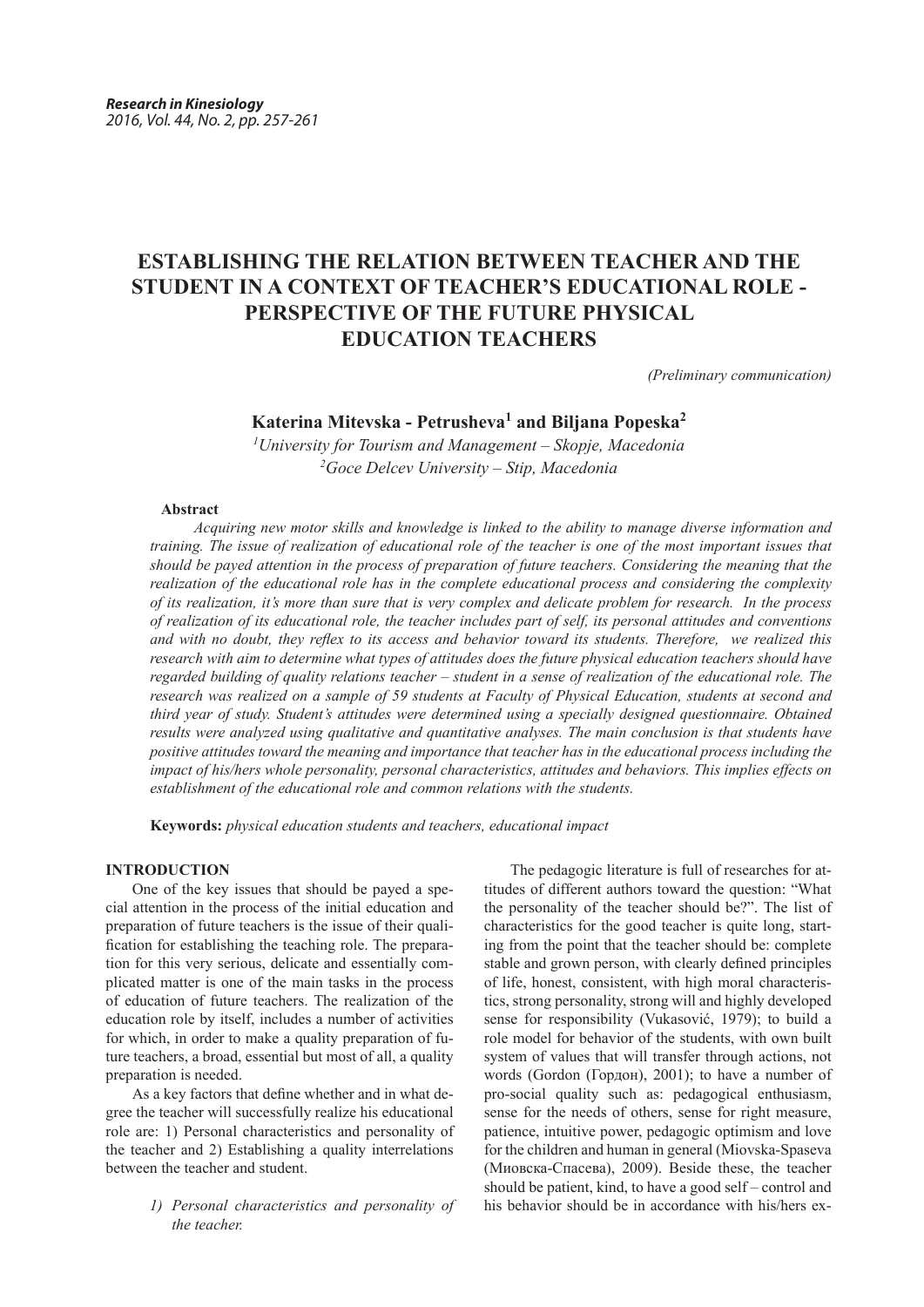pectations from the students, because he/she is the role model for the students (Logan, 2003).

In this context, in many cases the authority of the teacher is also pointed as an important segment when creating the full image of the teacher. The usual understanding for this is that authority comes with enrolling to be a teacher. But yet, this outside authority is enforced as a result of the role of the teacher in the school, from the current social norms and expectations that comes out from the ability of the teacher to reward or punish. In the contemporary school, the real authority of the teacher comes from his/hers relations with students and the styles he/she work with them. Related to this is the recommendation of the author Tomas Gordon (Гордон), 2001) for the use of so called "skill of influence", which is based on the ability for active listening and requires highly developed communication skills of the teacher. Its aim is to encourage the development of conciseness at students for taking a responsibility of their own actions (Gordon (Гордон), 2001). With all these complex requirements, to be a teacher is not an easy profession at all, because the teacher should always be aware that he/she with his/hers personal characteristics and every single action is a role model. This is the reason why "although is hard to be aware how we affect others with our behavior, teachers should take the responsibility to be a positive role models of behavior for their students" (Berman, Hornbaker & Ulm, 2000). This task, according to Alber (2011) sometimes is especially inconvenient and extremely exhausting, but yet a part of the teaching profession.

All previously mention issues for the profession "teacher" leads to a conclusion that the teacher with his/hers complete personality, their characteristics, attitudes, understandings, authority and behavior are role model for identification and tool for educational impact to students (Mitevska – Petrusheva (Митевска Петрушева), 2015).

## *2) Establishing a quality relationship between the teacher and the student.*

The meaning of this aspect of educational work is especially emphasized by the author Bratanić, (1993) according who, the establishment of quality inter human relations are the main foundation of the educational process. In addition, the need to involve the subjects as complete human beings with their abilities, qualities and values, is one of the essential needs in these process. She emphasized several marks that characterize the relation teacher – student and that are related at: subsequent changing of positions subject – object, possibility for opposition of ideas, establishment of dialog and adjustment of professional and personal aspects between the teacher and the students (Bratanić, 1993).

The factors that determine the success of this process are: social perception, emotional attitudes and ability for empathy. The social perception refers to subjects that have mutual perception in certain social attitudes. Emotional attitudes form the other side, has

a function to determine the quality of the educational process depending from that weather they are positive or negative. This is why, for exceptional importance for the teacher is to develop a positive attitude toward the student, against the disregard or as most adversely, negativity and unrealistic criticism.

The third factor is the ability for empathy. Empathy, according Cotton (1992), refers to three elements: 1) Affective ability that give possibility to the person to feel and share feelings with others; 2) Cognitive ability – helps to understand others feelings; 3) Ability for communication, which function reflex in mutual sharing of feelings. According to Bratanić, the empathy "is in closes relation with the success of educational action" (Bratanić, 1993).

All previously mentioned personal qualities and abilities of the teacher have an important role and its impact in successful realization of educational role of the teacher. When speaking about the r*ealization of educational role of the teacher, we mean the influence of the teachers in creating moral characteristics of the students and impact in the development of student's personality in total, not just transfer of knowledge.* Considering the numerous aspects of this role, in these paper we only point on some aspects that should be considered in the process of preparation of future teachers and their future profession as teachers, the process that should be acquired and further more to upgrade and master them in the process of their future work. These is especially important because of the great potential and educational power that they bring with them and from the other side, because of their sensitiveness and individual differentiation.

## **METHODS**

Considering that the educational work is very broad area of activity of the teacher, the attention related to this issue is precisely pointed toward the examination of the attitudes of the students – future teachers related to the question of establishment of relation between the teacher and student and in the function of realization of the educational role of the teacher. Based on these and with aim to determine the attitudes of students – future physical education teachers, we conducted a research on a sample of 59 examiners, students at second and third year of study, at the Faculty of physical education, sport and health in Skopje.

The research was realized using a specially designed questionnaire composed from open and close type of questions, as well as a scale for measurement of the attitudes of the examiners. The test characteristics of the questionnaire are previously determined (Mitevska-Petrusheva (Митевска Петрушева), 2015). The obtained results were analyzed using of basic descriptive statistics parameters and qualitative analyses of the results. The results were presented numerically in tables and graphs.

#### **RESULTS AND DISCUSSION**

The first question was an open type question: "In its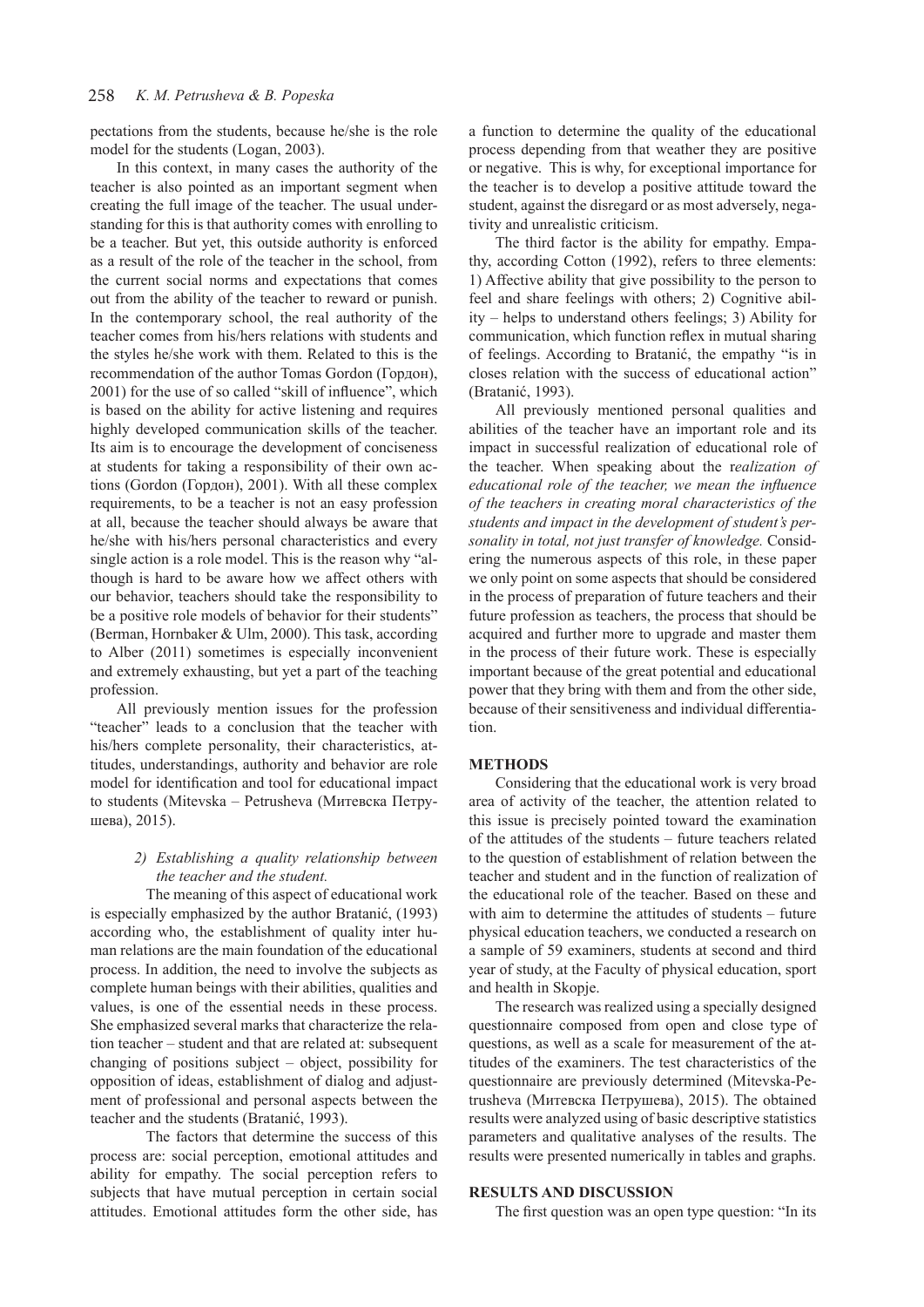work, in order to say that the teacher is successful, what he/she should pay most attention at?". The obtained results (Graphic 1.), were firstly analyzed with qualitative and then with quantitative analyses in order to note several aspects that examiners have pointed as important in teachers work. By the obtained order, they are following: establishing a quality relation between the teacher and students (30.4%), transfer of knowledge (24.6%), the personality of the teacher  $(11.6\%)$ , while very few examiners pointed the realization of educational component as important in teacher's work (5.8%).

The detailed analyses of the answers show that regarded the question that is our main interest, the examiners pointed out that in the process of creating a quality relations between the teacher and student, the teacher should: respect his/hers students, to be able to listen to them, to understand their needs and to help when is needed, to take care of his/her students; to build a relation of confidence, cooperation, mutual understanding, to build a friendly relations; to pay attention of students feelings and emotional condition, to advise them when needed; to have an equal relations with all students and to pay them the same attention; to respect student's opinions and interests, to encourage them to express their attitudes freely and to have a two side communication (Mitevska - Petrusheva (Митевска Петрушева), 2015).

As it could be noted by the examiners answers, they understand the complexity of the relation teacher – student, as well as that this relation includes many aspects. From the aspect of preparation of future teachers, these could be taken as especially positive because it shows up that students – future teacher already knows the expanse and the complexity of this question. Related to this are the following questions that analyze the noted aspects, particularly the establishment of mutual confidence, believe in the possibility and potentials of every student, determination of positions in relation teacher – student, as well as the role of the personality of the teacher and his/hers certain characteristics and specifics.

As we mentioned before, the pedagogical theory says that most important element in building quality relations between the teacher and students is the mutual confidence (Bratanić, 1993). In this relation are the opinions obtained from our examiners, from whom, almost over 90% agree with this statement examiners opinions as well (Table 1.).

## *Table 1. The importance of mutual confidence*.

| Mutual confidence is a base for good relationship be- |    |       |  |
|-------------------------------------------------------|----|-------|--|
| tween the teacher and student (correct statement)     |    |       |  |
| Number of examiners<br>Percentage<br>Answer           |    |       |  |
| Not agree                                             |    | 6.8   |  |
| Agree                                                 | 55 | 93.2  |  |
| Total                                                 | 59 | 100 0 |  |

## ESTABLISHING THE RELATION BETWEEN... 259

One of the main characteristic for this mutual relationships is the positive pedagogic attitude and optimism of the teacher related to the possibilities and the potential of the student. Regarding this question, almost 95% of the examined students answered that one of the main characteristics of the good teacher is believing in potentials and abilities of each student (Table 2.).

## *Table 2. Believe in children potentials and abilities*

| Believing in the potentials of each student<br>should be a characteristics to every good<br>teacher (correct statement) |           |            |  |
|-------------------------------------------------------------------------------------------------------------------------|-----------|------------|--|
| Answer                                                                                                                  | Number of | Percentage |  |
|                                                                                                                         | examiners |            |  |
| Not agree                                                                                                               |           | 51         |  |
| Agree                                                                                                                   | 56        | 94,9       |  |
| Total                                                                                                                   |           | 100.0      |  |

Very often, as one of the most asked questions regarded the mutual relations between the teacher and student is the relation of the superior and inferior. Regarding this, around 57-67% think that the teacher should be dominant, or superior related to student, which is in inferior position in this relation (Table 3.).

 *Table 3. Superiority of the teacher*

| Teacher should be superior regarded the<br>students (incorrect statement) |                        |            |  |
|---------------------------------------------------------------------------|------------------------|------------|--|
| Answer                                                                    | Number of<br>examiners | Percentage |  |
| Agree                                                                     | 40                     | 67.8       |  |
| Not agree                                                                 | 19                     | 32.2       |  |
| Total                                                                     |                        | 100.0      |  |

 *Table 4. Relation superior – inferior in relations between the teacher and student*

| In the teaching process the teacher should be<br>superior regarded the students |                        |            |  |
|---------------------------------------------------------------------------------|------------------------|------------|--|
| (incorrect statement)                                                           |                        |            |  |
| Answer                                                                          | Number of<br>examiners | Percentage |  |
| Agree                                                                           | 34                     | 57.6       |  |
| Not agree                                                                       | 25                     | 42.4       |  |
| Total                                                                           |                        | 1000       |  |

Thus the pedagogic theory always emphasizes that the teacher and students should be equal, yet the results that we obtained in this research leads to conclusion that according the examiners the teacher is more influenced and more superior compared with the students. The assumption is that this attitude in some point, comes as a result of the leading role that the teacher has, related to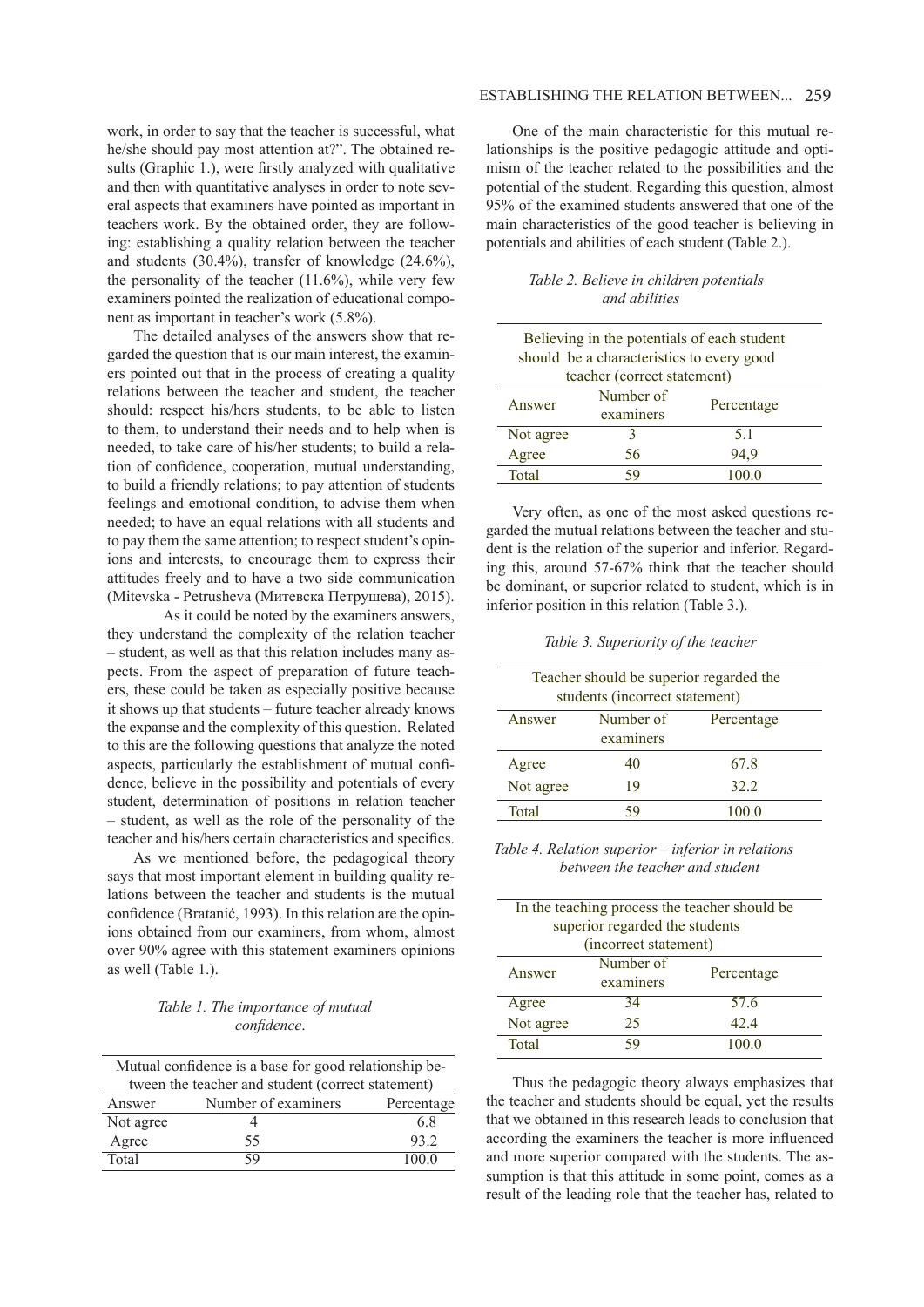## 260 *K. M. Petrusheva & B. Popeska*

his knowledge and experience which should be transmitted to students during the educational process. Yet, analyzing in the context of previous results, it could be noted that these mutual relations are not understood in authoritative sense, or in a sense that the teacher is superior, controls and manages with the process and have the total power of making the decision, but more over is understood in a way that the teacher is leading and directing force or the movement power of this process.

The following two questions are related with the teacher's personal characteristics as well as his/hers behavior and how are they important and significant for establishment of the educational role. Namely, as the obtained results are indicating, almost more than 90% of the examiners agree or totally agree with the attitude that the teacher is powerful and very influenced factor in the process of building the complete personality of its students (Table 4.) and with his/hers authority and reputation affects positively to students education and build a positive personal characteristics (Table 5.). Only 10% of the examined students had the opposite opinion.

 *Table 5. The teacher and its influence on students*

| The teacher is a powerful an important factor in |                         |       |  |  |
|--------------------------------------------------|-------------------------|-------|--|--|
| building students complete personality           |                         |       |  |  |
| Answer                                           | Number of<br>Percentage |       |  |  |
| examiners                                        |                         |       |  |  |
| Do not agree e all                               |                         | 1.7   |  |  |
| I do o not agree                                 | 4                       | 68    |  |  |
| I agree                                          | 41                      | 69.5  |  |  |
| I fully agree                                    | 13                      | 22.0  |  |  |
| Total                                            | 59                      | 100.0 |  |  |

*Table 6. The influence of teacher's reputation and authority* 

| The authority and reputation of the teacher has        |
|--------------------------------------------------------|
| positive influence towards his/hers educational impact |
| $\alpha$ f atu danta                                   |

|                       | ui suuutiits |            |  |  |  |
|-----------------------|--------------|------------|--|--|--|
| Answer                | Number of    | Percentage |  |  |  |
|                       | examiners    |            |  |  |  |
| I Do not agree at all |              | 0.0        |  |  |  |
| I do not agree        | 3            | 5.1        |  |  |  |
| I agree               | 29           | 49.2       |  |  |  |
| I fully agree         | 27           | 45.7       |  |  |  |
| Total                 | 59           | 100.0      |  |  |  |

One of the important questions related to teachers behavior is the question "Should the teacher show his/ hers emotions". Upon this, around 30% of the examiners share the opinion that the teachers should be emotionally "more reserved" or agree that the teacher should not express positive emotions, while the other 70% share the opposite opinion (Table 7.).

| Table 7. Expression of emotions by the teacher |  |  |  |
|------------------------------------------------|--|--|--|
|                                                |  |  |  |

| The teacher should not express positive<br>emotions (incorrect statement) |           |       |  |
|---------------------------------------------------------------------------|-----------|-------|--|
| Numberof<br>Answer<br>Percentage                                          |           |       |  |
|                                                                           | examiners |       |  |
| I agree                                                                   | 18        | 30.05 |  |
| I don't agree                                                             | 41        | 69.5  |  |
| Total                                                                     | 59        | 100.0 |  |

| Table 8. Abilities of the teacher for empathy |  |  |
|-----------------------------------------------|--|--|
|                                               |  |  |

 *Develop ability for empathy is characteristics of less confident teachers (incorrect statement)*

| Answer        | Number of | Percentage |
|---------------|-----------|------------|
|               | examiners |            |
| l agree       | 37        | 62,7       |
| I don't agree | 22        | 373        |
| Total         | ٦y        | 100.0      |

In this context is also an issue the ability of the teacher for empathy. On the question that refers to the empathy, almost over 60% of examiners answered that considering that developing the ability for empathy is characteristics of less confident teachers (Table 8.). These results, and considering the answers from the previous question as well, lead us to the conclusion that, when we speak about emotions more present is the attitude of greater "emotional closeness" than the attitude of open expression of feelings by the teacher. Probably, one of the reasons for this could be located in the process of education and preparation of future teachers for their future profession, where acquisition of greater quantity of knowledge and abilities for quality transmission of knowledge are emphasized compared with the issues regarding the access and behavior of the teachers especially when comes to emotions and emotional aspect which is partly neglected.

Thus is a question that is very sensitive and because the individual differences and variations between the individuals, yet, this part of future teacher training should not be neglected, especially when we speak from the aspect of realization of educational role of the teacher, issue that requires a greater inter relation between the teacher and the student. All this is especially important considering that the educational role of the teacher requires well planned approach and organized activity regarding all segments of the personality of the students, including the emotional component as well.

## **CONCLUSION**

Based on all obtained and analyzed results, we could conclude that the students – future physical education teachers have highly positive attitudes regarding the issue of the influence that teacher has in a sense of his/ hers educational actions and impact toward students and